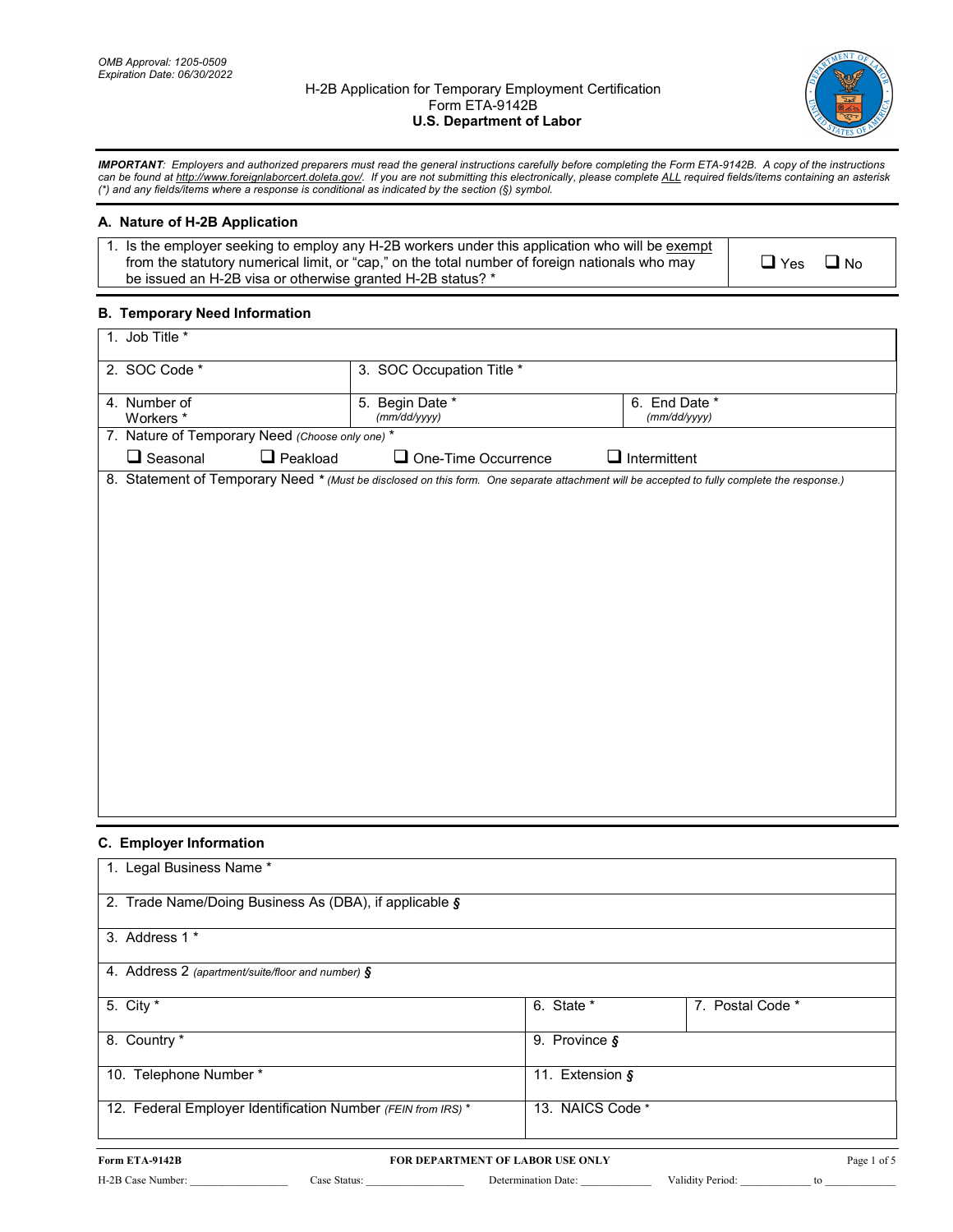

## **D. Employer Point of Contact Information**

 *The information contained in this section must be that of an employee of the employer who is authorized to act on behalf of the employer in labor certification matters. The information in this section must be different from the agent or attorney information listed in Section E, unless the attorney is an employee of the employer.* 

| 1. Contact's Last (family) Name *                    | 2. First (given) Name * |                                | 3. Middle Name(s) $\zeta$ |
|------------------------------------------------------|-------------------------|--------------------------------|---------------------------|
| 4. Contact's Job Title *                             |                         |                                |                           |
| 5. Address 1 *                                       |                         |                                |                           |
| 6. Address 2 (apartment/suite/floor and number) $\S$ |                         |                                |                           |
| 7. City $*$                                          |                         | 8. State *                     | 9. Postal Code *          |
| 10. Country *                                        |                         | 11. Province $\boldsymbol{\S}$ |                           |
| 12. Telephone Number*                                | 13. Extension §         | 14. Business Email Address *   |                           |

### **E. Attorney or Agent Information (If applicable)**

| 1. Indicate the type of representation for the employer in the filing of this application. *<br>Complete the remainder of this section if "Attorney" or "Agent" is marked.                                                                                                                    | $\Box$ Attorney $\Box$ Agent $\Box$ None                        |                                                                             |                                 |  |  |  |  |  |
|-----------------------------------------------------------------------------------------------------------------------------------------------------------------------------------------------------------------------------------------------------------------------------------------------|-----------------------------------------------------------------|-----------------------------------------------------------------------------|---------------------------------|--|--|--|--|--|
| 2. Attorney or Agent's Last (family) Name §                                                                                                                                                                                                                                                   | 3. First (given) Name §                                         |                                                                             | 4. Middle Name(s) $\frac{1}{2}$ |  |  |  |  |  |
| 5. Address $1 \, \text{s}$                                                                                                                                                                                                                                                                    |                                                                 |                                                                             |                                 |  |  |  |  |  |
| 6. Address 2 (apartment/suite/floor and number)§                                                                                                                                                                                                                                              |                                                                 |                                                                             |                                 |  |  |  |  |  |
| 7. City $\mathbf{\hat{S}}$                                                                                                                                                                                                                                                                    |                                                                 | 8. State §                                                                  | 9. Postal Code §                |  |  |  |  |  |
| 10. Country §                                                                                                                                                                                                                                                                                 |                                                                 | 11. Province §                                                              |                                 |  |  |  |  |  |
| 12. Telephone Number §<br>13. Extension §                                                                                                                                                                                                                                                     | 14. Law Firm/Business Email Address §                           |                                                                             |                                 |  |  |  |  |  |
| 15. Law Firm/Business Name §                                                                                                                                                                                                                                                                  |                                                                 |                                                                             | 16. Law Firm/Business FEIN §    |  |  |  |  |  |
|                                                                                                                                                                                                                                                                                               |                                                                 |                                                                             |                                 |  |  |  |  |  |
|                                                                                                                                                                                                                                                                                               |                                                                 | If "Attorney" is marked in question E.1, complete questions 17 to 19 below. |                                 |  |  |  |  |  |
| 17. State Bar Number(s) §                                                                                                                                                                                                                                                                     | 18. State of highest court where attorney is in good standing § |                                                                             |                                 |  |  |  |  |  |
| 19. Name of the highest state court where attorney is in good standing $\delta$                                                                                                                                                                                                               |                                                                 |                                                                             |                                 |  |  |  |  |  |
|                                                                                                                                                                                                                                                                                               |                                                                 |                                                                             |                                 |  |  |  |  |  |
| If "Agent" is marked in question E.1, complete questions 20 and 21 below.                                                                                                                                                                                                                     |                                                                 |                                                                             |                                 |  |  |  |  |  |
| 20. Is a copy of the current agreement or other documentation demonstrating the agent's authority<br>$\Box$ Yes $\Box$ No<br>to represent the employer in this application attached? §                                                                                                        |                                                                 |                                                                             |                                 |  |  |  |  |  |
| 21. Is a copy of the agent's current Migrant and Seasonal Agricultural Worker Protection Act<br>(MSPA) Certificate of Registration identifying the farm labor contracting activities the agent is<br>$\Box$ Yes $\Box$ No $\Box$ N/A<br>authorized to perform attached to this application? § |                                                                 |                                                                             |                                 |  |  |  |  |  |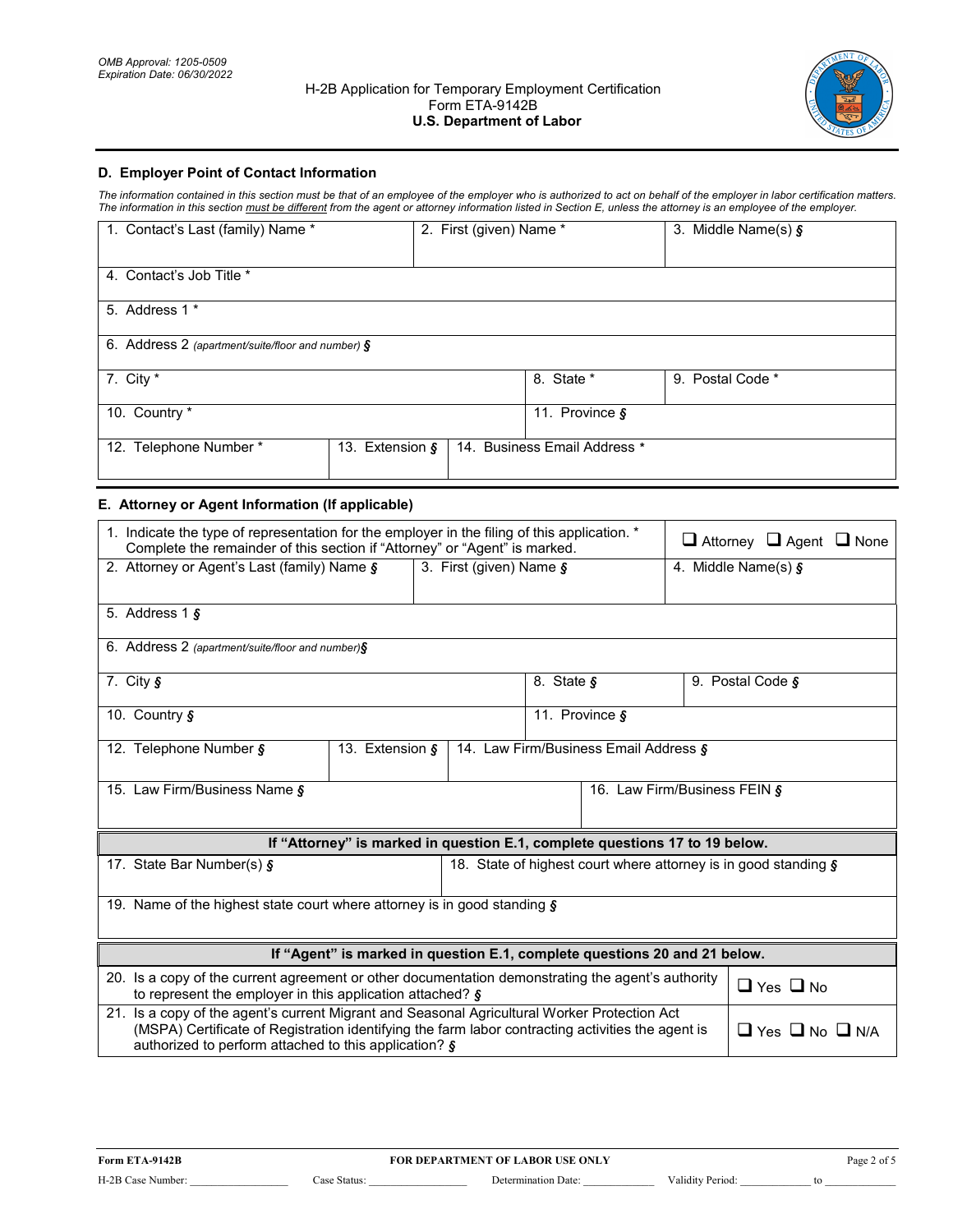

| <b>F. Employment and Wage Information</b>                                                                                                                                                                     |                      |              |                                                                                        |                           |                              |
|---------------------------------------------------------------------------------------------------------------------------------------------------------------------------------------------------------------|----------------------|--------------|----------------------------------------------------------------------------------------|---------------------------|------------------------------|
| a. Job Opportunity and Minimum Requirements                                                                                                                                                                   |                      |              |                                                                                        |                           |                              |
| 1. Indicate whether a copy of the job order submitted to the State Workforce Agency (SWA)<br>satisfying the requirements at 20 CFR 655.18 is attached to this application.                                    |                      |              |                                                                                        | $\Box$ Yes                | $\Box$ No                    |
| 2. Name of the State *                                                                                                                                                                                        |                      |              | 3. Date Job Order<br>Submitted *                                                       |                           |                              |
| 4. Job Duties - Description of the specific services or labor to be performed. *<br>(All job duties must be disclosed on this form. One separate attachment will be accepted to fully complete the response.) |                      |              |                                                                                        |                           |                              |
|                                                                                                                                                                                                               |                      |              |                                                                                        |                           |                              |
|                                                                                                                                                                                                               |                      |              |                                                                                        |                           |                              |
|                                                                                                                                                                                                               |                      |              |                                                                                        |                           |                              |
|                                                                                                                                                                                                               |                      |              |                                                                                        |                           |                              |
|                                                                                                                                                                                                               |                      |              |                                                                                        |                           |                              |
|                                                                                                                                                                                                               |                      |              |                                                                                        |                           |                              |
|                                                                                                                                                                                                               |                      |              |                                                                                        |                           |                              |
|                                                                                                                                                                                                               |                      |              |                                                                                        |                           |                              |
|                                                                                                                                                                                                               |                      |              |                                                                                        |                           |                              |
|                                                                                                                                                                                                               |                      |              |                                                                                        |                           |                              |
|                                                                                                                                                                                                               |                      |              |                                                                                        |                           |                              |
|                                                                                                                                                                                                               |                      |              |                                                                                        |                           |                              |
|                                                                                                                                                                                                               |                      |              |                                                                                        |                           |                              |
|                                                                                                                                                                                                               |                      |              |                                                                                        |                           |                              |
| 5. Anticipated days and hours of work per week (an entry is required for each box below) *                                                                                                                    |                      |              |                                                                                        | 6. Hourly work schedule * |                              |
| a. Total Hours<br>c. Monday                                                                                                                                                                                   |                      | e. Wednesday | g. Friday<br>а.                                                                        |                           | ⊔ АМ<br>$\square$ PM         |
| d. Tuesday<br>b. Sunday                                                                                                                                                                                       |                      | f. Thursday  | h. Saturday<br>b.                                                                      |                           | $\square$ AM<br>$\square$ PM |
| 7. Education: minimum U.S. diploma/degree required. *                                                                                                                                                         |                      |              |                                                                                        |                           |                              |
| <b>□</b> None □ High School/GED □ Associate's □ Bachelor's □ Master's □ Doctorate (PhD) □ Other degree (JD, MD, etc.)                                                                                         |                      |              |                                                                                        |                           |                              |
| 8. Training: number of months required. *                                                                                                                                                                     |                      |              | 9. Work Experience: number of months required.                                         |                           |                              |
| 10. Supervision: does this position supervise<br>the work of other employees? *                                                                                                                               | $\Box$ Yes $\Box$ No |              | 10a. If "Yes" to question 10, enter the number<br>of employees worker will supervise.§ |                           |                              |
| 11. Special Requirements - List specific skills, licenses/certifications, field(s) of training, and requirements of the job. *                                                                                |                      |              |                                                                                        |                           |                              |
|                                                                                                                                                                                                               |                      |              |                                                                                        |                           |                              |
|                                                                                                                                                                                                               |                      |              |                                                                                        |                           |                              |
|                                                                                                                                                                                                               |                      |              |                                                                                        |                           |                              |
|                                                                                                                                                                                                               |                      |              |                                                                                        |                           |                              |
|                                                                                                                                                                                                               |                      |              |                                                                                        |                           |                              |
|                                                                                                                                                                                                               |                      |              |                                                                                        |                           |                              |
|                                                                                                                                                                                                               |                      |              |                                                                                        |                           |                              |
|                                                                                                                                                                                                               |                      |              |                                                                                        |                           |                              |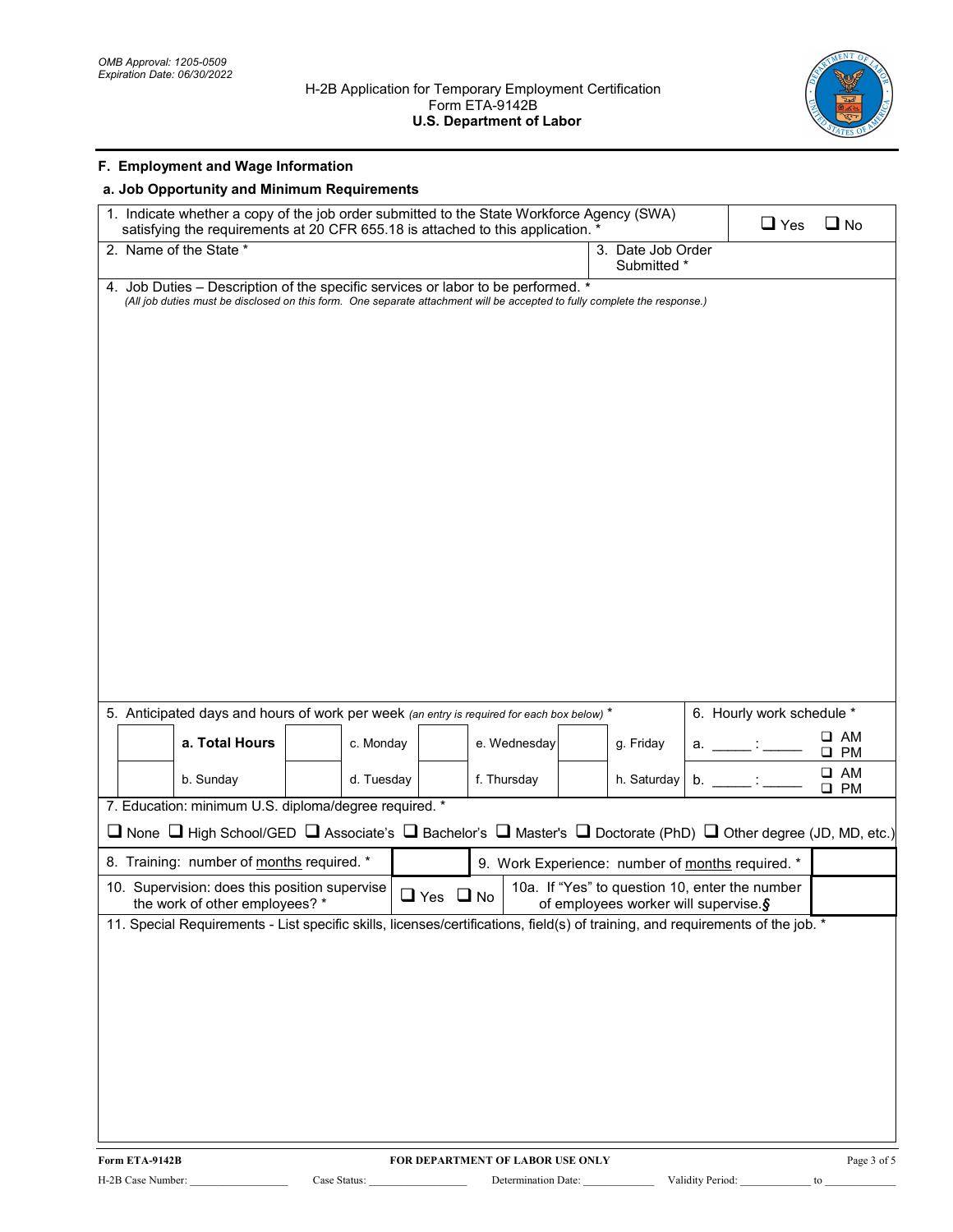#### H-2B Application for Temporary Employment Certification Form ETA-9142B **U.S. Department of Labor**



| b. Place of Employment and Wage Information                                                                                                                                                                                         |                                                                                                                                                                                                                  |                                                              |  |  |                                 |  |  |
|-------------------------------------------------------------------------------------------------------------------------------------------------------------------------------------------------------------------------------------|------------------------------------------------------------------------------------------------------------------------------------------------------------------------------------------------------------------|--------------------------------------------------------------|--|--|---------------------------------|--|--|
| 1. Worksite Address *                                                                                                                                                                                                               |                                                                                                                                                                                                                  |                                                              |  |  |                                 |  |  |
| 2. Worksite Address § (apartment/suite/floor and number)                                                                                                                                                                            |                                                                                                                                                                                                                  |                                                              |  |  |                                 |  |  |
| 3. City $*$                                                                                                                                                                                                                         |                                                                                                                                                                                                                  | 4. State *                                                   |  |  | 5. Postal Code *                |  |  |
| 6. County *                                                                                                                                                                                                                         |                                                                                                                                                                                                                  | 7. Metropolitan Statistical Area (MSA) Name/OES Area Title * |  |  |                                 |  |  |
| 8. Basic Wage Rate Paid *                                                                                                                                                                                                           |                                                                                                                                                                                                                  | 8a. Overtime Wage Rate Paid §                                |  |  |                                 |  |  |
| From: $\hat{\mathbf{S}}$                                                                                                                                                                                                            |                                                                                                                                                                                                                  |                                                              |  |  | To: $\int$                      |  |  |
| 9. Per (Choose only one) *<br>$\Box$ Hour<br>$\Box$ Week $\Box$ Bi-Weekly                                                                                                                                                           | 9a. Additional conditions about the wage rate to be paid. §                                                                                                                                                      |                                                              |  |  |                                 |  |  |
| $\Box$ Month $\Box$ Year $\Box$ Piece Rate                                                                                                                                                                                          | DOL Prevailing Wage Determination (PWD) Information                                                                                                                                                              |                                                              |  |  |                                 |  |  |
| 10. 1st PWD Case Number *                                                                                                                                                                                                           | 10a. 2nd PWD Case Number §                                                                                                                                                                                       |                                                              |  |  | 10b. 3rd PWD Case Number §      |  |  |
| 11. If a valid PWD has not been obtained due to an emergency situation under 20 CFR 655.17,<br>indicate whether a completed Form ETA-9141 is attached to this application. §                                                        |                                                                                                                                                                                                                  |                                                              |  |  | $\Box$ Yes $\Box$ No $\Box$ N/A |  |  |
| c. Additional Place of Employment and Wage Information                                                                                                                                                                              |                                                                                                                                                                                                                  |                                                              |  |  |                                 |  |  |
| 1.<br>Will work be performed at worksite locations other than the one identified in Section F.b.? *                                                                                                                                 |                                                                                                                                                                                                                  |                                                              |  |  | $\Box$ Yes $\Box$ No            |  |  |
| If "Yes" is marked in question F.c.1, indicate whether a completed Appendix A is attached to<br>2.<br>this application. $\boldsymbol{\S}$                                                                                           |                                                                                                                                                                                                                  |                                                              |  |  | $\Box$ Yes $\Box$ No            |  |  |
| d. Other Material Terms and Conditions of the Job Offer                                                                                                                                                                             |                                                                                                                                                                                                                  |                                                              |  |  |                                 |  |  |
| 1.                                                                                                                                                                                                                                  | Daily Transportation: Workers will be provided with daily transportation to and from the<br>$\Box$ Yes $\Box$ N/A<br>worksite in compliance with all applicable Federal, State and local laws and regulations. * |                                                              |  |  |                                 |  |  |
| 2.                                                                                                                                                                                                                                  | Overtime Available: Overtime hours will be available to the workers and payable at the rate<br>$\Box$ Yes $\Box$ N/A<br>disclosed in Section F.b.8a of this application. *                                       |                                                              |  |  |                                 |  |  |
| On-the-Job Training Available: Workers will be provided with on-the-job training to perform<br>3.<br>the duties assigned. *                                                                                                         |                                                                                                                                                                                                                  |                                                              |  |  | $\Box$ Yes $\Box$ N/A           |  |  |
| Employer-Provided Tools and Equipment: Workers will be provided, without charge or<br>4.<br>deposit charge, all tools, supplies, and equipment required to perform the duties assigned. *                                           |                                                                                                                                                                                                                  |                                                              |  |  | $\Box$ Yes $\Box$ N/A           |  |  |
| Board, Lodging, or Other Facilities: Workers will be provided with board, lodging, or other<br>5.<br>$\Box$ Yes $\Box$ N/A<br>facilities and/or the employer will assist workers in securing board, lodging, or other facilities. * |                                                                                                                                                                                                                  |                                                              |  |  |                                 |  |  |
| Deductions From Pay: State all deduction(s) from pay and, if known, the amount(s). *<br>6.                                                                                                                                          |                                                                                                                                                                                                                  |                                                              |  |  |                                 |  |  |
| e. Recruitment Information                                                                                                                                                                                                          |                                                                                                                                                                                                                  |                                                              |  |  |                                 |  |  |
| 1. Telephone Number to Apply *                                                                                                                                                                                                      |                                                                                                                                                                                                                  | 2. Email Address to Apply *                                  |  |  |                                 |  |  |

3. Website address (URL) to Apply \*

H-2B Case Number: \_\_\_\_\_\_\_\_\_\_\_\_\_\_\_\_\_\_ Case Status: \_\_\_\_\_\_\_\_\_\_\_\_\_\_\_\_\_\_ Determination Date: \_\_\_\_\_\_\_\_\_\_\_\_\_ Validity Period: \_\_\_\_\_\_\_\_\_\_\_\_\_ to \_\_\_\_\_\_\_\_\_\_\_\_\_